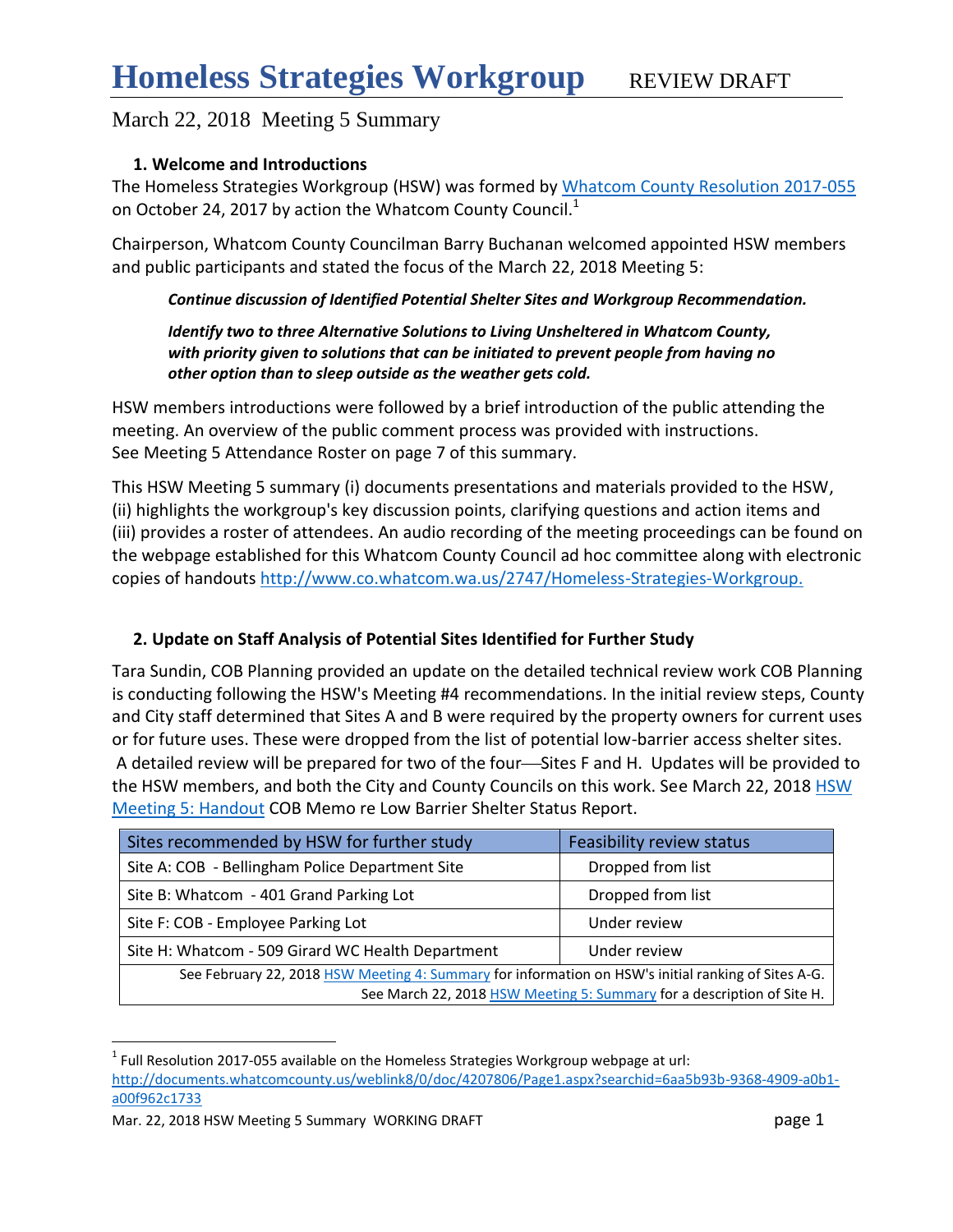Questions, comments and discussion on Staff Analysis of Potential Sites under Further Study No questions or comments were raised by HSW members.

### **3. Alternative Strategies for Those Sleeping Outside in Whatcom County**

HSW Chair, Barry Buchanan welcomed Anne Deacon, County Health Department and Samya Lutz, COB Planning to provide background and resource information for this agenda discussion. A list of all alternatives identified by the HSW members to date was distributed for members to review and add to during the presentations and discussion. The HSW Chair reminded members the WC Council voted 7-0 to look at the Tiny Homes Proposal and life-safety issues; they are encouraged it is a good tool in the tool belt for what the County is trying to accomplish. The HSW agreed by consensus to adopt the COB Community Solutions Workgroup Matrix of Alternative Strategies for the Continuum of Housing to the Alternative Strategies list.

#### Questions, comments and discussion regarding alternative strategies:

- *Can we find out more about smaller projects like Laundry Love and other basic needs strategies that might be underway, as HSW have mentioned?*
- *How will the HSW consider the size of the alternative, is the group focused on and when the impacts will be delivered (e.g., does the alternative product a result in six months or three years?)*
- Interfaith Coalition is close to opening Family Promise with 20 area churches, which will provide four families shelter beds on a rotating basis and a day center with trained staff and services.
- *Are there staff and volunteers trained, is this low-barrier?* Full-time is provided at the day center, volunteers are trained. This provides a space for intact families of various sizes which is a real challenge in the community. It is not extremely low-barrier due to the close proximity.
- Lighthouse Mission Ministries (LMM) has purchased a shower unit that is mobile and it will service folks at the Drop-In Center and will be moved around town as available.
- *Is camping and use of land for a temporary campground being explored?* City of Bellingham has talked with the Police Department about storage, parking and potential areas that are not environmentally sensitive that could have a dumpster placed there and not have the site prioritized for clean up. It is not setting up a camp, rather finding where people already are and providing some of the things the advocates have been asking for.
- **•** Is there any effort to look at camps for tents, RV parking or tiny homes? HSW Chair Barry Buchannan noted a few County Council folks met with Planning to see if there are locations and zoning that could work. Staff is taking the first step in analyzing this. Mayor Lineville is touring the Low Income Housing Institute (LIHI) site in Seattle with other public officials from the area.
- Showers and public health issues are on this list and there are efforts underway on this.
- *What is the status of the Drug Court Housing on Girard Street? T*his is being worked on.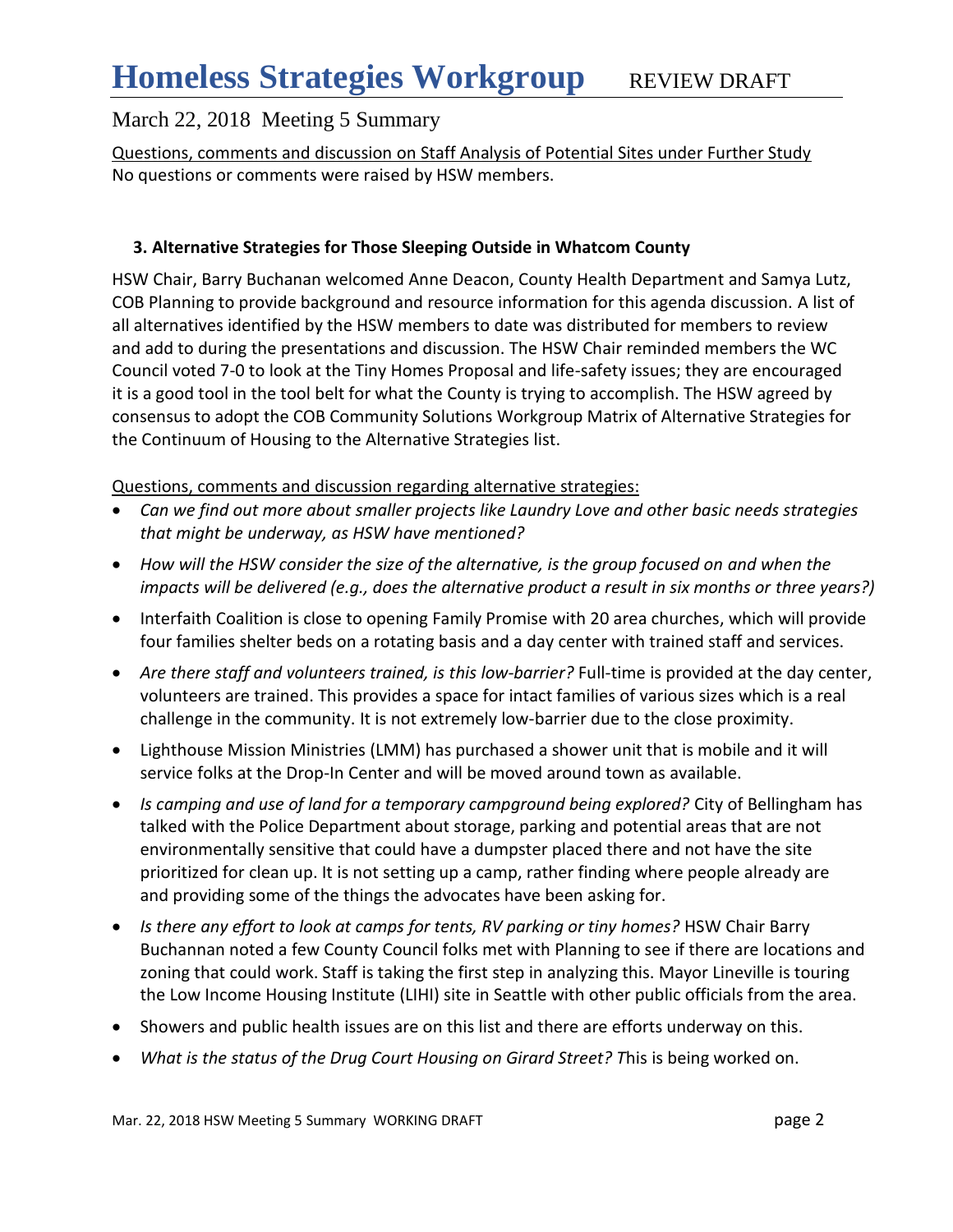The Anne Deacon provided an update on WC's 10-year plan to end homelessness. A percentage of the document recording fee at the County goes to implement homelessness reduction strategies. See [HSW Meeting 5: Presentation](http://www.co.whatcom.wa.us/2747/Homeless-Strategies-Workgroup) Whatcom County Local Plan Update to 10 Year Plan to End Homelessness 2012-2017. The 10-Year Plan focused on priority goals to reduce homelessness among families, school-aged children and veterans, and to enhance services for specialized populations. The 10-Year Plan is updated every four years. An increase in Whatcom County document recording fees will result in an additional \$700,000 that can be used in addressing homelessness.

Samya Lutz - Update on COB's Community Solutions Workgroup Alternative Strategies Matrix. See March 22, 2018 [HSW Meeting 5: Packet.](http://www.co.whatcom.wa.us/2747/Homeless-Strategies-Workgroup) The COB Community Solutions Workgroup prepared a matrix of aspirational alternatives among partners working on the continuum of housing in Bellingham and Whatcom County. The matrix identifies lead organizations, short descriptions, list of next steps, timing and November 2017 status. More housing and a diversity of housing types were the top strategies from this Workgroup.

Questions, comments and discussion regarding alternative strategies:

- *Some of these solutions address housing affordability for people who are working and a few of them address people who are currently homeless or about to be homeless, such as the lighttouch case support idea for those who don't have complex issues? What is the status and how can the County and City help?* The family diversion program has worked to get folks out of the path toward homelessness. This has been more difficult to do with single adults, given the limited dollars that require the City and County to serve the most vulnerable populations.
- *Is this idea mature enough to be a budget proposal next year?* Yes, it is possible and it will take the City and County to work together to create this program.
- *Is there any risk because of our vacancy rate that we'll have to return state or federal funding we've received?* This has not happened to the City, though the Opportunity Council has had times when they could not use funding due to a lack of case managers.
- Rental assistance and housing authority rely on HUD housing funds and funds have been returned in prior years. Services are key in this population given the length of time homeless.
- Liaison program working with landlords is going well.
- *If the City were to acquire an reserve of apartment blocks in the city, what is the purchase price on a unit?* Samya Lutz indicated \$25,000 per unit new and for rehab is between 15,000-\$20,000.
- We don't have enough units, so I'm trying to work on that issue, how to get as many units as we can for the money we have.
- The ideas of buying existing buildings is a good approach as its more immediate. In contrast Frances Place has 42 beds and took 3+ years to build. So options to buy or lease existing buildings could work.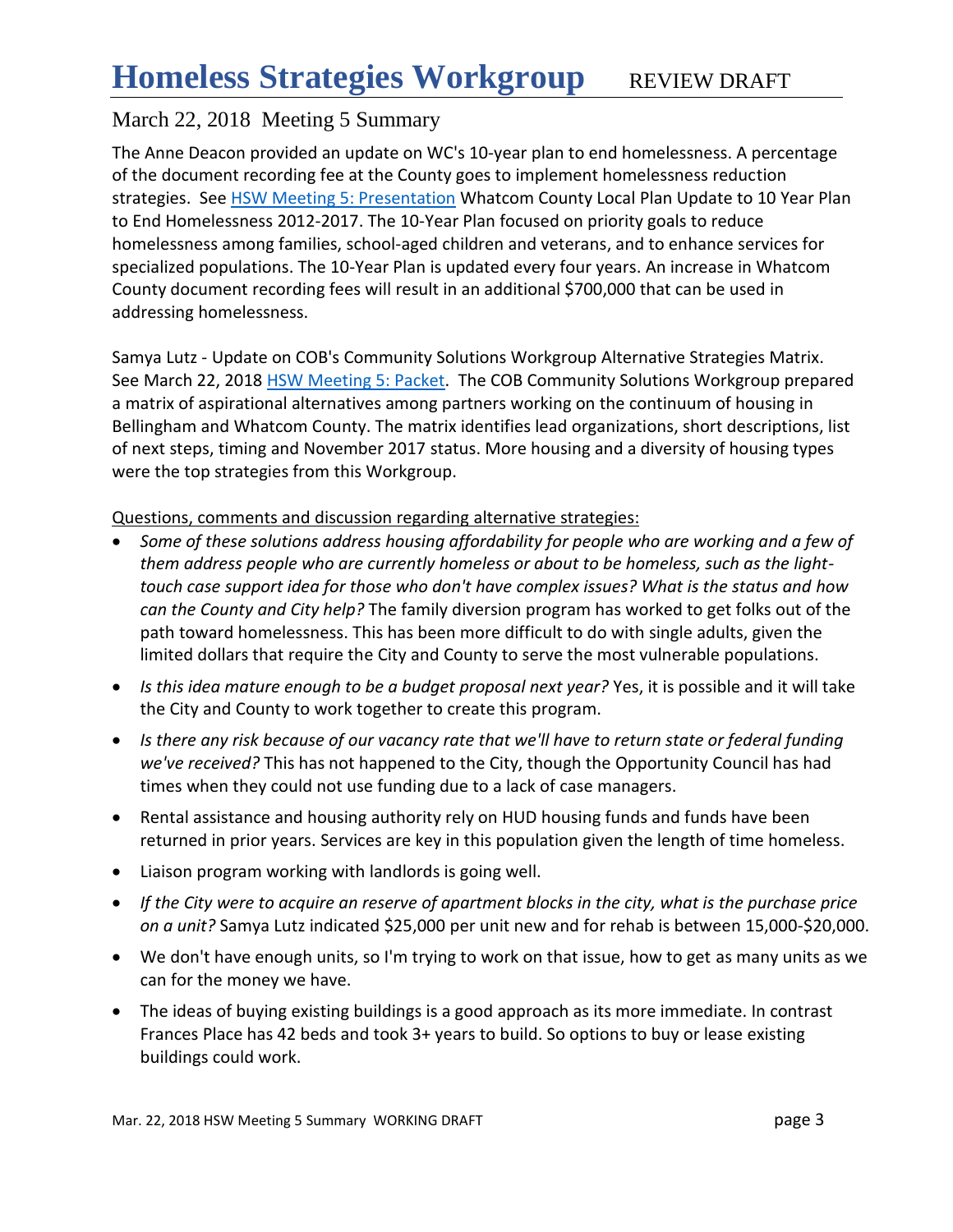- Olympia is now requiring low income units be built and located on a transit line.
- *Is this strategy "hire a person in City Planning and Development who can look at strategic acquisition" a role for the City or a private nonprofit?* The idea is for the City to look at existing buildings that can be used and not displace other people. This would allow the City to be ready with folks beyond Opportunity Council, which has internal staff working on this issue. It allows the City to keep its eye on things but not serve as the developer.
- Site control and ownership are key for accessing tax benefits and other cost savings in site development.
- *At a Veterans meeting today the idea of buying a hotel and housing folks on a temporary capacity was raised. Can a motel be condemned and used this way?* If there is a willing seller there is no need for condemnation. In the case of the Aloha, there was contamination and a series of deaths, so it was not considered a safe place to live.
- The City's Solutions Workgroup list is aspirational and could be added to the HSW list if the HSW members choose to do so.
- Urban rest stop concept should be added to the list. Hospital ER found a severe increase in parasite infestations that can lead to serious conditions. They are convening a stakeholder group to look at potential solutions for showers, laundry and screening.
- *Is this Urban Rest Stop fixed or does it move?* That is unknown at this time, as the strategy requires a licensed health care provider to do the screening and prescribing required.
- *Could a community paramedic person fit into this type of screening?* They could and probably do this as part of their work now, though they would have to refer for perscriptions.
- *Is this barge - 200 bed facility off the table that was raised at the Veterans meeting today?*  There is a barge in Victoria with 200 beds and showers that is for sale; this hasn't been pursued.
- LMM is exploring satellite shelters in the county through partnership with churches during the server weather time, like Fountain Church collaboration with LMM this past winter.
- Mayor Lineville requested for an expansion to the 16 bed limit in the triage center. Anne Deacon noted that it may be possible, though regulation exceptions may max out at 28.
- Opportunity Council is pursuing a workforce housing project and head start class room with the number of units vary depending on final site plan (42-75 units).

### **ACTIONS:**

- HSW members agreed by consensus to add the COB Homeless Solutions Workgroup Matrix to the HSW Alternatives Solutions List.
- HSW Meeting 6 summary will present the HSW list of alternative strategies in a framework to support feasibility analysis and ranking. See pages 7-14 of this summary.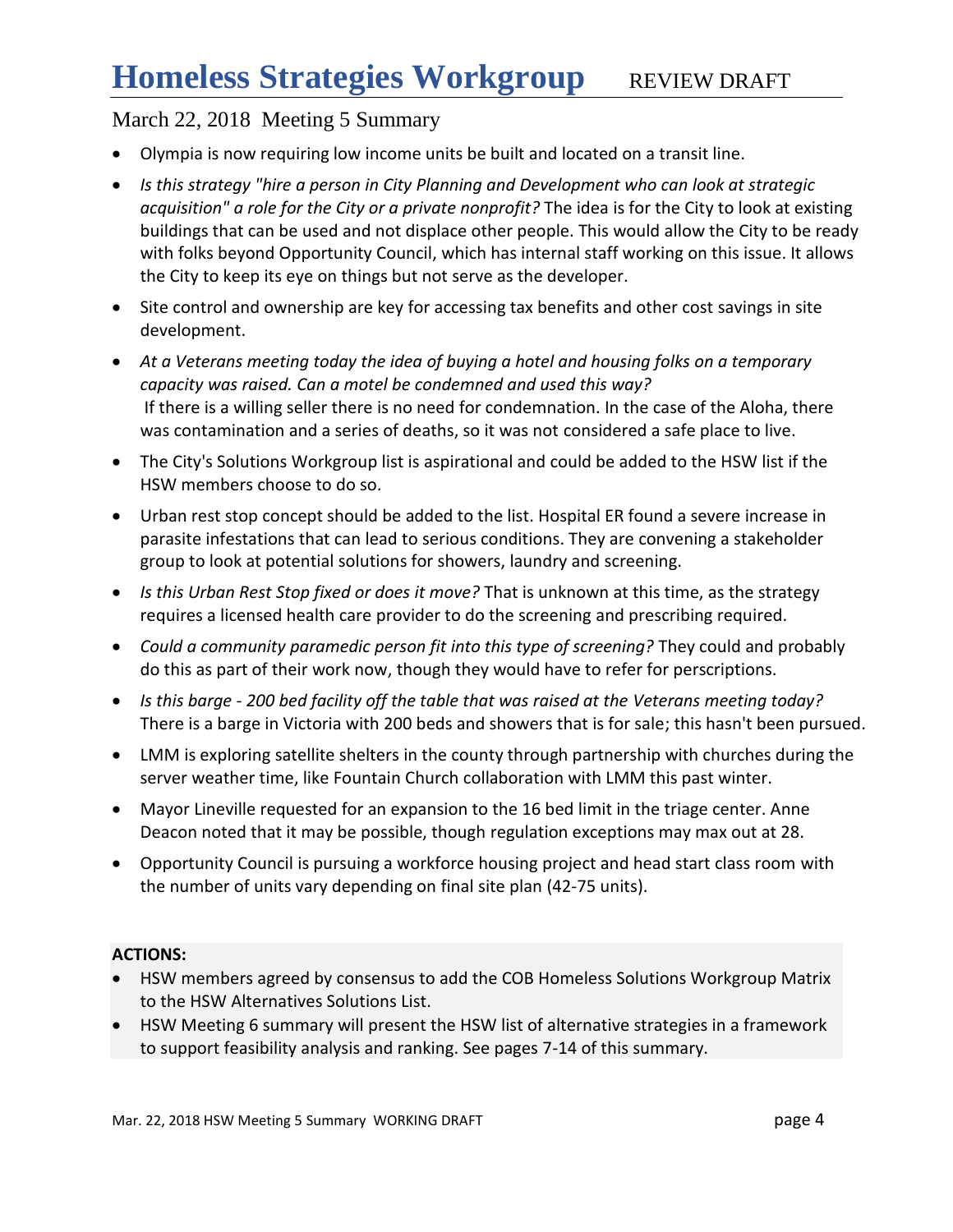HSW Members identified the strategies that might have high impact and require low effort:

- Triage open beds that could be made available if there were sufficient case management or other readiness supports. We may need to think of beds as having an accompanying level of service to it. Then we can cost these beds with this in mind. Lydia Place has found 30 beds and the City supported the effort with \$40,000 to meet support needs.
- Add designated parking to the list of high impact low effort strategies.
- Mayor Lineville noted that the City Police indicated that anywhere in the City limits you can park overnight and that they only respond when it is complaint driven.
- Coalition for Homelessness requested a designation for smaller camps and parking areas that can be spread across the community so no one area has too much concentration.
- *Has there ever been a parking program with churches?* There are programs in other communities, Bellingham churches have not responded to a request from the Mayor for a temporary parking partner.
- Storage is moving forward, City is identifying locations, one of which is the Bellingham Police Department.
- *Is Safe Storage working with providers on referrals?* The project will be using applications. Each locker has a mail slot and they can offer shower, laundry coupons, and other services like gym memberships and potential free-dental care.
- Laundry Love vouchers has come and gone.

HSW Members identified the strategies that might have High Impact and require Low Effort:

- Mental Health Triage opens next summer or next fall.
- Private mental health provider and potential partner for property to house special populations.
- An additional Sun House or behavioral health focused shelter that is beyond night-by-night is needed. This model requires a lot of staffing and keeps folks out of large settings that are not appropriate for them.
- Need a medical shelter for people who are not having mental health or substance abuse needs.
- Expansion of opportunities for Department of Corrections re-entry housings as we have very few sober housing options.
- A new outpatient substance abuse provider is coming into town, but we do not have enough providers for this population.
- Whatcom County, we have folks with intensive care needs and these "family home environments"
- The County revised the Resolution to add the Port of Bellingham to the HSW.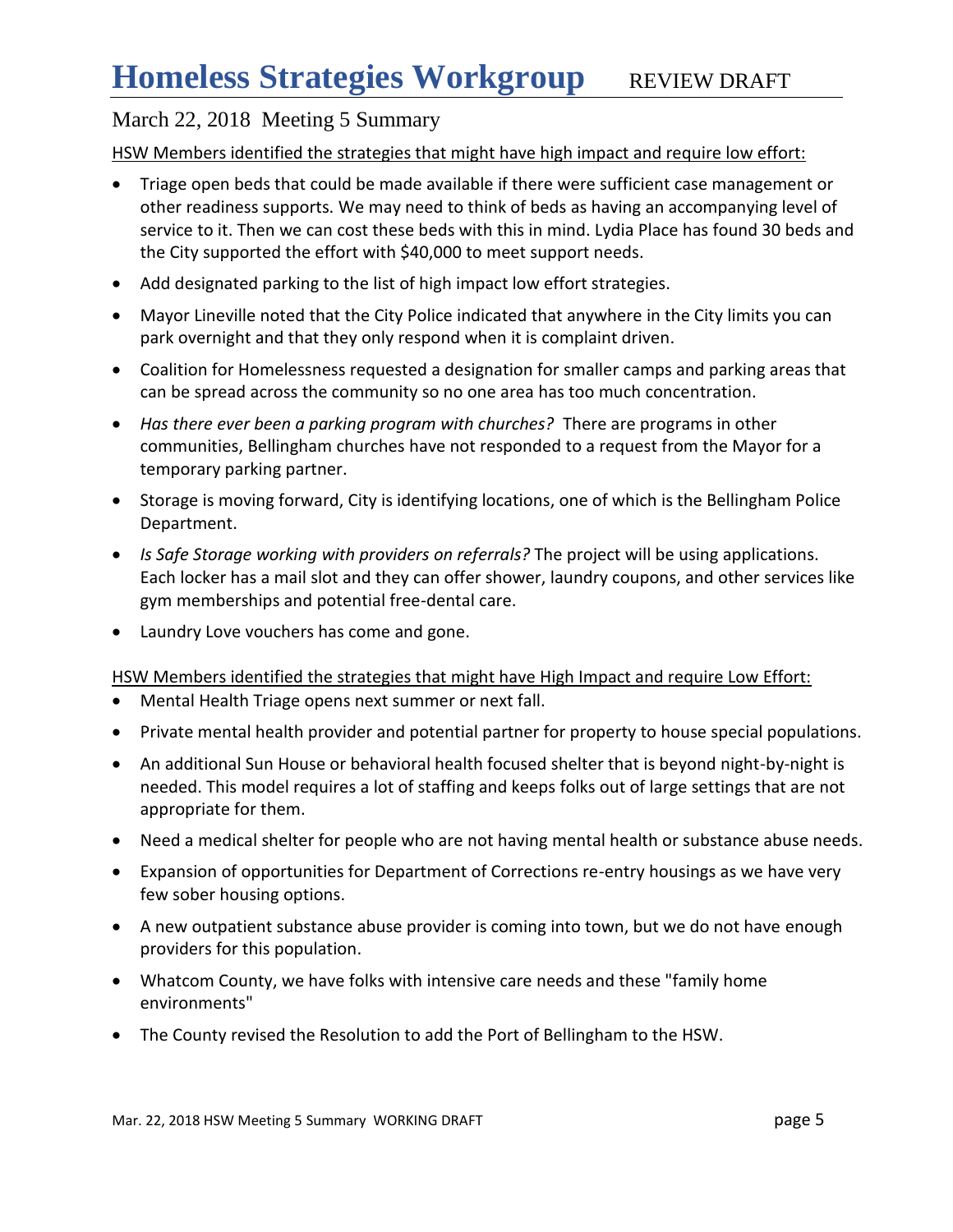#### **4. Prepare for Meeting #6**

HSW members will discuss the status of suggested solutions, populations impacted, and timeline for completion as part of the alternative strategies and ranking process. Other dimensions to be considered include: feasibility, such as funding, existing leads. See pages 8-15 of this summary for a compilation of alternative strategies and additional details compiled by staff.

HSW members shared a sense of urgency to move forward on these solutions. As such, the County will consider additional members to the HSW who can support the next phase of the group's work. The HSW Chair noted that the Whatcom County Council amended the formation resolution to include a representative from the Port of Bellingham. An invitation was extended to the Port. It was noted that there is not a representative that brings direct experience as a consumer of homelessness services, and that the next phase of work could benefit from this perspective, as other advisory groups have found helpful. HSW members and supporting staff were encouraged to propose additional names to the HSW Chair.

#### **ACTIONS:**

- HSW members and supporting staff will submit suggested names for HSW membership during the next phase of this ad hoc committee's work.
- HSW members will identify potential leads and partners for the alternative strategies.

#### **5. Public Comment**

HSW Meeting 5 Public Comment included short statements provided by the following individuals. This summary captures key points, HSW Meeting 4 audio to capture full statements.

Brittany Jones: Thanked the City for the commitment for a location for 12 lockers (less than a parking place). They are looking for a second location for the pilot project and the units can be installed on grass and concrete. Individuals will have month-to-month leases for use of the locker. Safe Storage is also looking to add additional supports like vouchers.

Carman Gilmore: Working on safe storage project, shared highlights and submitted a written comment detailing the storage locker concept and the types of impacts this 1 year pilot project will have (24 lockers in 2-3 locations in Bellingham that are clean, safe and small (take up size of a parking place). They can be used in indoor or outdoor spaces and hope to have them painted with murals to fit the neighborhoods. Finalizing design and prototype is scheduled for Spring 2018. Three property owners are interested, no one has committed yet. Would be could for COB and WC to do this. 25% of funding needed has been secured. The nonprofit effort is seeking additional support. This is one vital piece in addressing our homelessness crisis.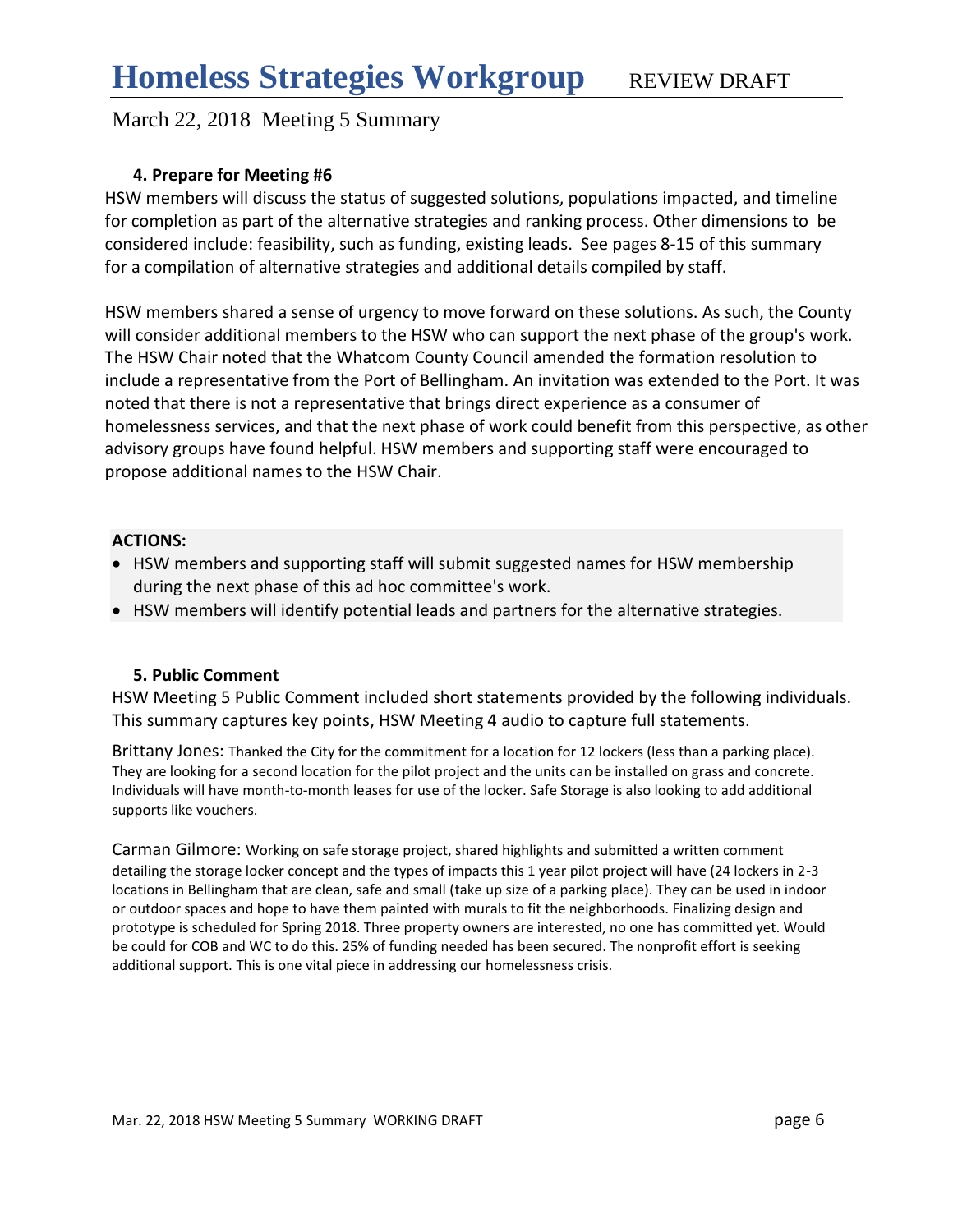#### **March 22, 2018 Meeting 4 Attendance Roster**

#### *Present:*

Barry Buchanan, Whatcom County Councilmember (WC) Michael Lilliquist, City of Bellingham Councilmember (WC) Dan Hammill, City of Bellingham Councilmember (COB) Kelli Linville, City of Bellingham Mayor (COB) Alice Clark, Downtown Network (DN) Hans Erchinger-Davis, Lighthouse Mission Ministries (LMM) Mike Parker, Opportunity Council (OC)

#### *Absent:*

Jack Louws, Whatcom County Executive (WC) Rud Browne, Whatcom County Councilmember (WC) Guy Occhiogrosso, Bellingham/Whatcom Chamber of Commerce (BWCC) Robin Meyer, Northwest Youth Services (NWYS)

#### **Public**:

,

Carman Gilmore and Brittany Jones provided public comment.

#### **Support Staff:**

Samya Lutz, Tara J. Sundin, City of Bellingham Planning Anne Deacon, Tyler Schroeder, Whatcom County Mary Dumas, Dumas & Associates, Inc., Facilitation Support

#### **March 22, 2018 Meeting 5 Information**

| <b>Presentations and Handouts</b>                | Source          | Webpage Location                           |
|--------------------------------------------------|-----------------|--------------------------------------------|
| HSW Workgroup Meeting 5 Agenda                   | Tara Sundin,    | March 22, 2018 - Meeting 4: Agenda         |
|                                                  | <b>COB</b>      |                                            |
| COB Memo March 15, 2018 T. Sundin to HSW re      | Tara Sundin,    | March 22, 2018 - Meeting 5: Handout        |
| Low-Barrier Shelter Status Report                | <b>COB</b>      |                                            |
| Presentation: Whatcom County 10-Year Plan to End | Anne Deacon,    | March 22, 2018 - Meeting 5: Presentation   |
| Homelessness Overview & June 2018 Update         | WC.             |                                            |
| Community Solutions Workgroup - Continuum of     | Samya Lutz, COB | March 22, 2018 - Meeting 5: Packet         |
| <b>Housing Implementation Matrix</b>             |                 |                                            |
| Resources cited in Meeting 5                     | Source          | link or <filename></filename>              |
| Public Comment: Safe Storage PNW                 | Safe Storage    | March 22, 2018 - Meeting 5: Public Comment |
|                                                  | Coordinators    |                                            |
| Public Comment: Letter to HSW                    | Carmen Gilmore  | March 22, 2018 - Meeting 5: Public Comment |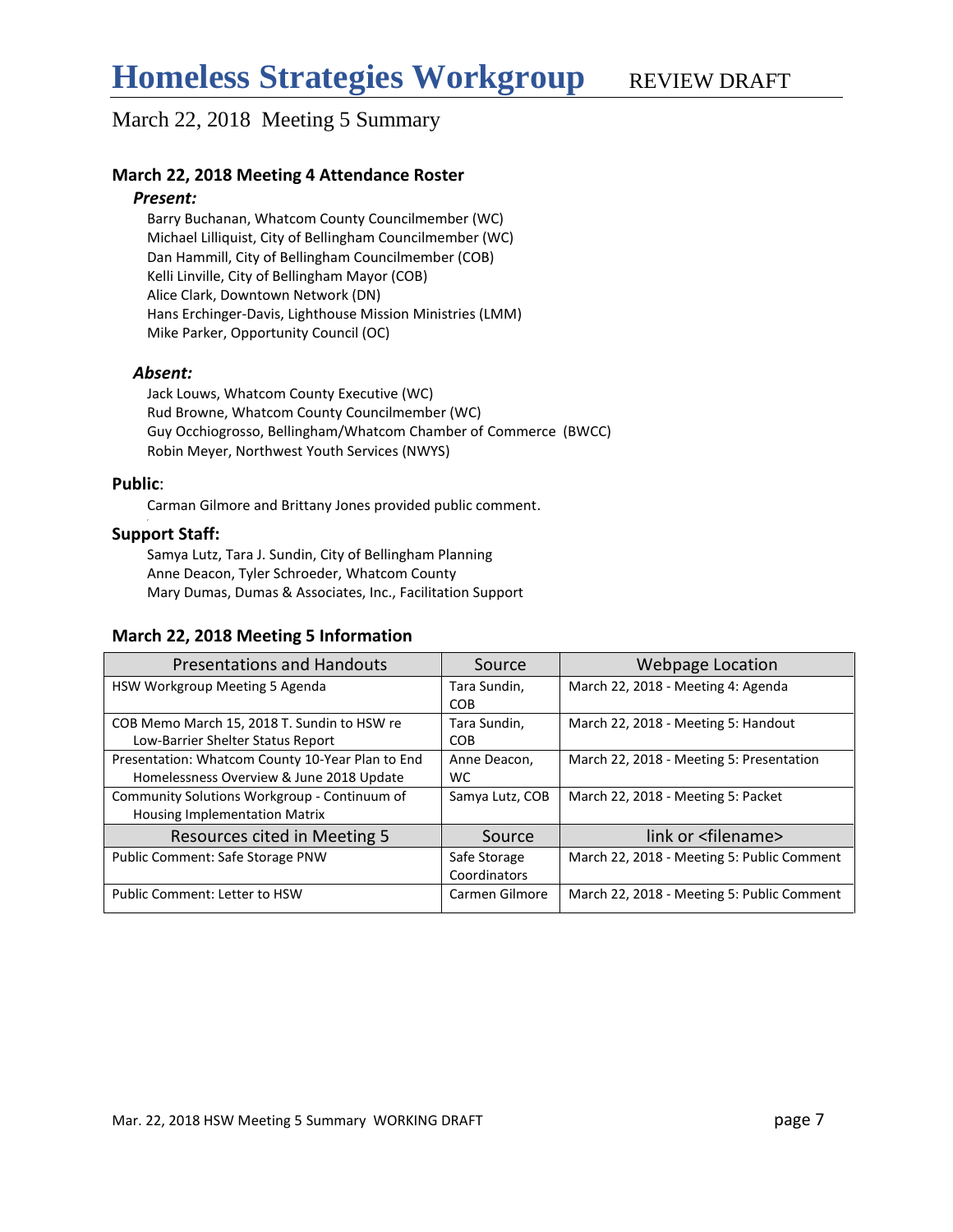# List of Alternative Strategies & Responses

Strategies provided by Homeless Strategies Workgroup Meeting 1-5 summary notes. Document prepared by T. Sundin for use at May 10 HSW Meeting.

 $$ =$  Less than 100 $k$  $$5 = 100k - 300k$  $$55 = 300k - 1m$  $$555 = 1m +$ 

**\*** Strategy suggested by

Workgroup in Fall 2017.

**Humane responses to address public health and safety impacts associated with homelessness crisis** (pages 1-3)

| <b>Response</b>    | <b>Description</b>                                                                                                                                              | Ø<br>atio<br>nygiene | curit<br>ပ္တ<br>Persona<br>safety/ | safety<br><b>Public</b> | Environmenta<br>I health | Level of funding<br>needed                                                                               | <b>Underway</b><br><b>or</b><br><b>Planned</b> | <b>Partner Agencies Working on Response</b><br><b>Potential Partners</b>                                                                                                                                                                                                             | Lead<br>agency? | <b>Ranking?</b> |
|--------------------|-----------------------------------------------------------------------------------------------------------------------------------------------------------------|----------------------|------------------------------------|-------------------------|--------------------------|----------------------------------------------------------------------------------------------------------|------------------------------------------------|--------------------------------------------------------------------------------------------------------------------------------------------------------------------------------------------------------------------------------------------------------------------------------------|-----------------|-----------------|
| <b>Rest Stop</b>   | Create an Urban Rest Stop (mobile<br>or fixed location) with showers,<br>laundry, check-in medical screening<br>Or, laundry facilities.                         | X.                   | X                                  | X                       | $\mathsf{X}$             | \$\$, \$\$\$                                                                                             |                                                | Discussed during Whatcom County Public Health<br>Crisis Oversight Committee in response to<br>increase in parasitic infestations.<br>Northwest Youth Services (NWYS) working with<br>First Congregational on Day Center, which will<br>serve 24 and younger. Opening by end of 2018. |                 |                 |
| <b>Barge</b>       | Operate a floating barge with beds<br>and showers.                                                                                                              | X.                   | X                                  |                         |                          |                                                                                                          |                                                |                                                                                                                                                                                                                                                                                      |                 |                 |
| Laundry<br>Program | Laundry Love - former program is<br>closed. The program may need<br>multiple, small locations that do not<br>rely on one facility or one set of<br>benefactors. | X                    |                                    |                         |                          | \$ (if partnered<br>with faith-based<br>or agency with<br>shared mission<br>to allow use of<br>facility) |                                                | NWYS working with First Congregational on Day<br>Center, which will serve 24 and younger.<br>Opening by end of 2018.                                                                                                                                                                 |                 |                 |

Mar. 22, 2018 HSW Meeting 5 Summary WORKING DRAFT **page 8**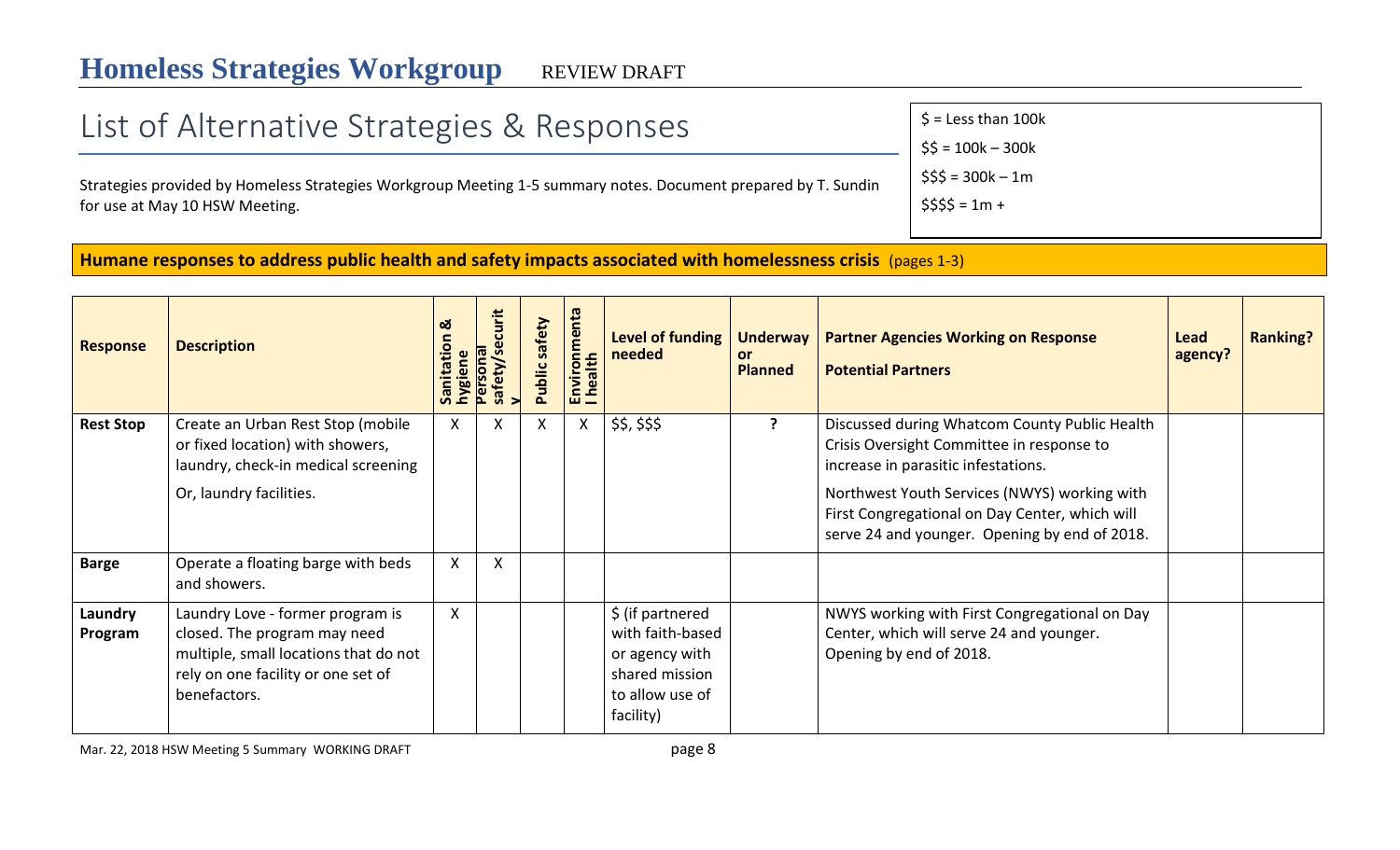| <b>Response</b>  | <b>Description</b>                                                                                                                                     | ಯ<br>Sanitation<br>hygiene | ecurit<br>Personal<br>safety/s | Public safety | Environmenta<br>I health  | Level of funding<br>needed | <b>Underway</b><br><b>or</b><br><b>Planned</b> | <b>Partner Agencies Working on Response</b><br><b>Potential Partners</b>                                                                                                                                                                                                                                                                                                                                                                     | Lead<br>agency? | <b>Ranking?</b> |
|------------------|--------------------------------------------------------------------------------------------------------------------------------------------------------|----------------------------|--------------------------------|---------------|---------------------------|----------------------------|------------------------------------------------|----------------------------------------------------------------------------------------------------------------------------------------------------------------------------------------------------------------------------------------------------------------------------------------------------------------------------------------------------------------------------------------------------------------------------------------------|-----------------|-----------------|
| <b>Camping</b>   | Permitted camping area.<br>Establish Safe Camps for under 15<br>people (smaller sizes) and<br>distributed locations are better than<br>one large site. |                            | X                              | X             | $\boldsymbol{\mathsf{X}}$ | \$\$, \$\$\$               |                                                | Requires on-site management, restrooms and<br>facilities. Partners required.                                                                                                                                                                                                                                                                                                                                                                 |                 |                 |
| <b>Restrooms</b> | Bathroom facilities with 24 hour<br>access for those who work shifts.<br>Explore multiple locations.                                                   | $\mathsf{X}$               | $\mathsf{X}$                   |               | $\pmb{\mathsf{X}}$        | \$, \$\$, \$\$, \$\$       | X                                              | City of Bellingham (City) is completing 24 hour<br>access restroom at MHP. Porta-potty's have<br>been located in 3 additional areas.<br>Whatcom County (County) considering Rest Stop,<br>which could also help with this need. 24-hour<br>access would be very expensive.<br>NWYS working with First Congregational on Day<br>Center, which will serve 24 and younger.<br>Opening by end of 2018. Not 24-hours or it<br>would be a shelter. |                 |                 |
| <b>Showers</b>   | Shower facility with 24 hour access<br>for those who work shifts.                                                                                      | $\mathsf{X}$               |                                |               |                           | \$\$, \$\$\$               | $\boldsymbol{\mathsf{X}}$                      | Lighthouse Mission (LMM) has purchased a<br>shower trailer that will be available summer of<br>2018.<br>LMM will include shower facilities in new<br>permanent shelter facility.<br>NWYS working with First Congregational on Day<br>Center, which will serve 24 and younger.                                                                                                                                                                |                 |                 |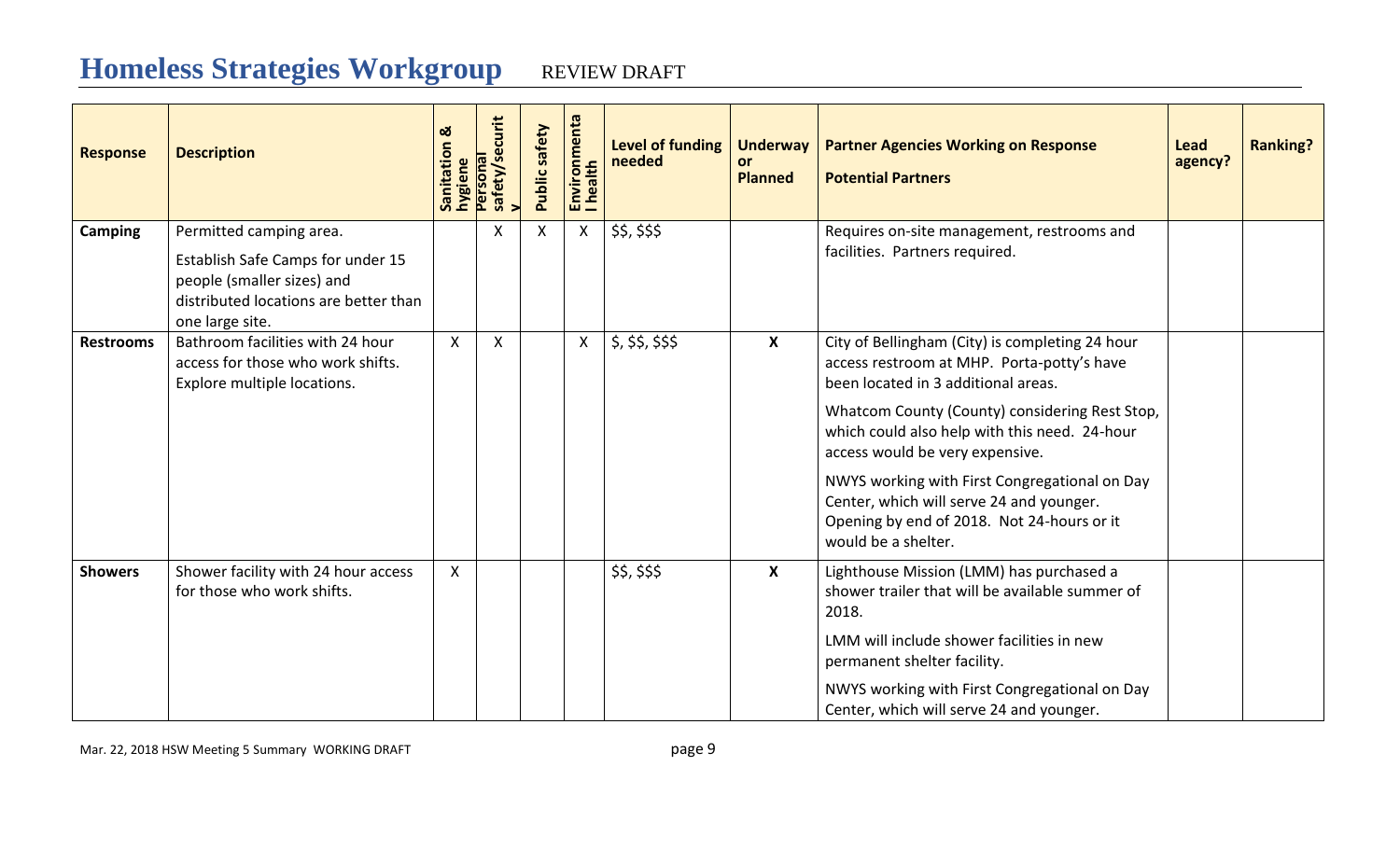| <b>Response</b>          | <b>Description</b>                                                                                                                                                                                                                                                                                                                                                                                 | ಹ<br>Sanitation | hygiene<br>Personal<br>safety/securit<br>v | Public safety | Environmenta<br>I health | <b>Level of funding</b><br>needed | <b>Underway</b><br><b>or</b><br><b>Planned</b> | <b>Partner Agencies Working on Response</b><br><b>Potential Partners</b>                                                   | <b>Lead</b><br>agency? | <b>Ranking?</b> |
|--------------------------|----------------------------------------------------------------------------------------------------------------------------------------------------------------------------------------------------------------------------------------------------------------------------------------------------------------------------------------------------------------------------------------------------|-----------------|--------------------------------------------|---------------|--------------------------|-----------------------------------|------------------------------------------------|----------------------------------------------------------------------------------------------------------------------------|------------------------|-----------------|
|                          |                                                                                                                                                                                                                                                                                                                                                                                                    |                 |                                            |               |                          |                                   |                                                | Opening by end of 2018.                                                                                                    |                        |                 |
|                          |                                                                                                                                                                                                                                                                                                                                                                                                    |                 |                                            |               |                          |                                   |                                                | YMCA offers a limited number of shower passes<br>- they are at capacity.                                                   |                        |                 |
|                          |                                                                                                                                                                                                                                                                                                                                                                                                    |                 |                                            |               |                          |                                   |                                                | 24-hour access VERY challenging.                                                                                           |                        |                 |
| <b>Lockers</b>           | Lockers for storage of valuables (24                                                                                                                                                                                                                                                                                                                                                               |                 | $\boldsymbol{\mathsf{X}}$                  |               |                          | $\zeta$                           | $\mathsf{X}$                                   | Safe Storage PNW Non-profit                                                                                                |                        |                 |
|                          | hour access). Locked Storage - a<br>location has been identified,<br>additional locations are needed that<br>can accommodate a 120 square foot                                                                                                                                                                                                                                                     |                 |                                            |               |                          |                                   |                                                | City of Bellingham has identified one location as<br>a pilot on City property. Has also offered to<br>assist with funding. |                        |                 |
|                          | unit that can placed on to site.                                                                                                                                                                                                                                                                                                                                                                   |                 |                                            |               |                          |                                   |                                                | Additional partners needed.                                                                                                |                        |                 |
| Car/RV<br><b>Parking</b> | Establish Safe Parking designated for<br>those who have "some level of<br>shelter" with rules to mitigate<br>impacts, amenities nearby with<br>signage with parking time duration<br>limits.<br>Spread out parking across the<br>community. Lighting and security<br>are a concern, and if COB can help<br>with these, some organizations and<br>entities might be able to offer<br>parking sites. |                 | $\boldsymbol{\mathsf{X}}$                  | X             |                          | \$\$, \$\$\$                      |                                                | Requires on-site management, restrooms and<br>facilities. Partners required.                                               |                        |                 |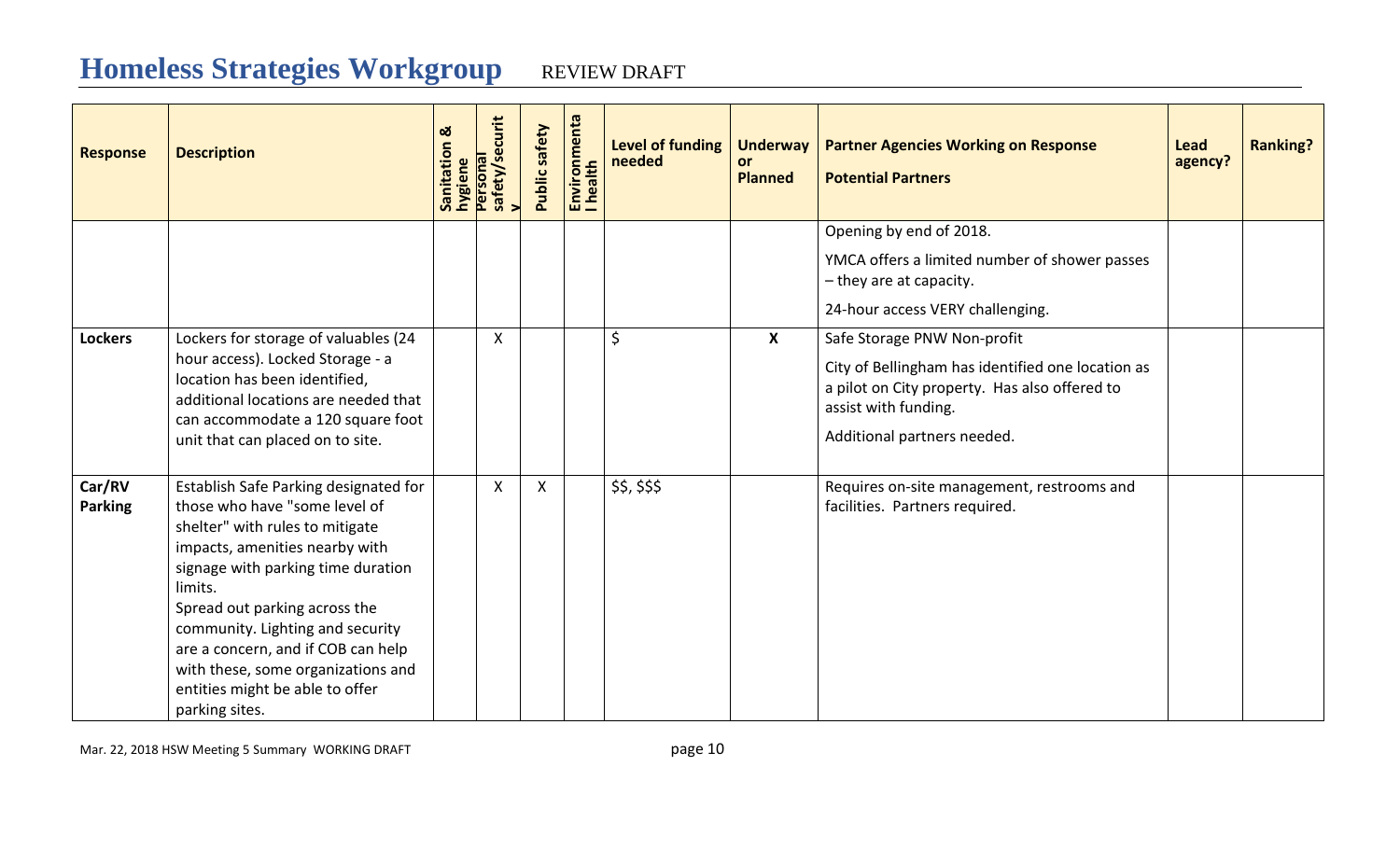## **Homeless Strategies Workgroup**

| <b>REVIEW DRAFT</b> |
|---------------------|
|                     |

| <b>Response</b>              | <b>Description</b>                                                               | ಹ<br>ation | စု | safety<br>ublic | menta<br>noni<br>alth<br>Enviro<br>I heal | Level of funding<br>needed | Underway  <br><b>or</b><br><b>Planned</b> | <b>Partner Agencies Working on Response</b><br><b>Potential Partners</b>                 | Lead<br>agency? | <b>Ranking?</b> |
|------------------------------|----------------------------------------------------------------------------------|------------|----|-----------------|-------------------------------------------|----------------------------|-------------------------------------------|------------------------------------------------------------------------------------------|-----------------|-----------------|
| Camping                      | Use campgrounds in the off season,<br>this community resource already<br>exists. |            |    | X               | A                                         | \$\$, \$\$\$               |                                           | Requires on-site management, restrooms and<br>facilities. Partners required.             |                 |                 |
| Garbage<br><b>Collection</b> | Dumpsters for homeless community<br>to discard their belongings when<br>needed   |            |    |                 | $\mathbf{v}$<br>v                         |                            | X                                         | The City has provided dumpsters in several<br>locations around the City for this purpose |                 |                 |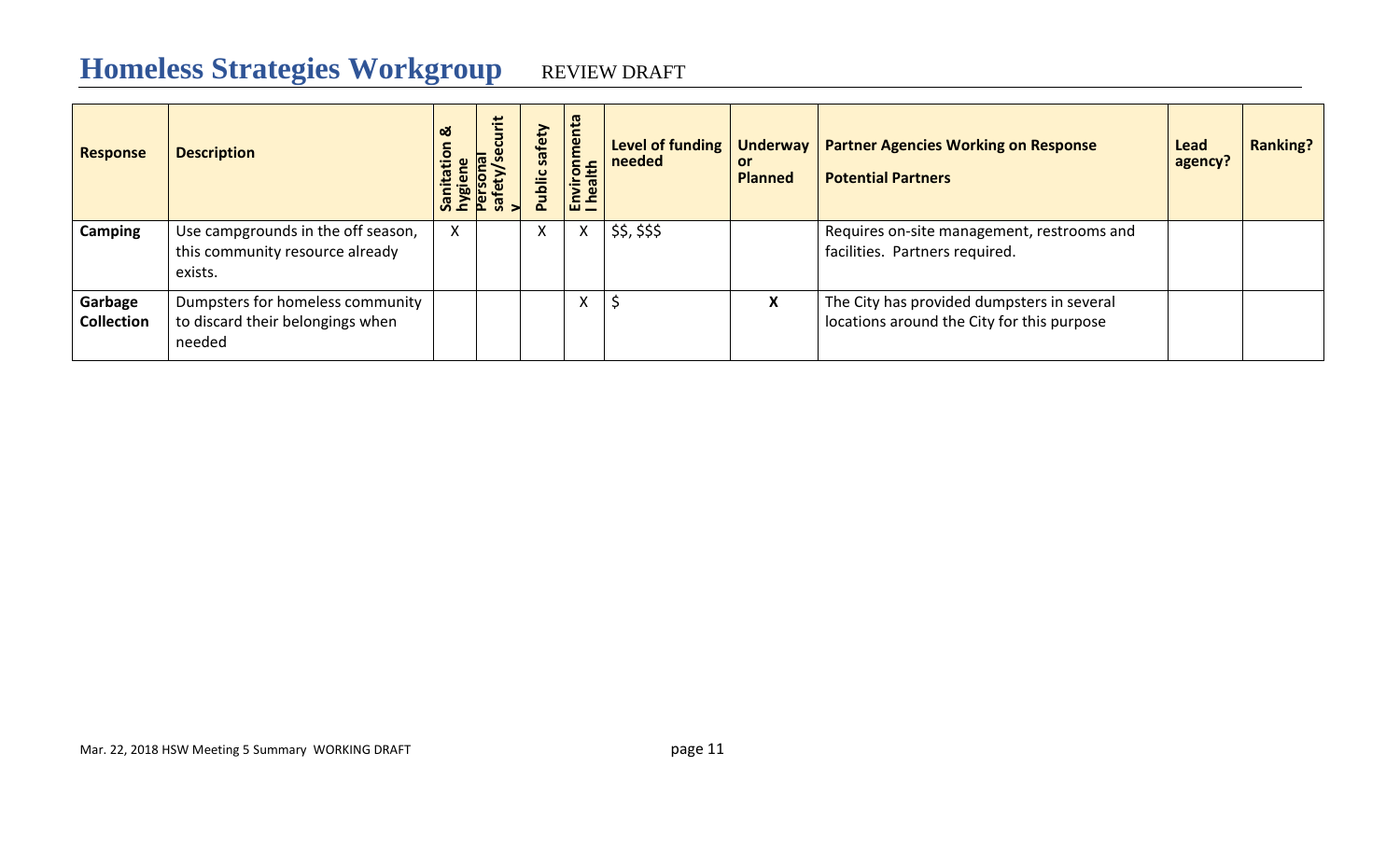## **Strategies to End Homelessness – even IF temporary or temporary for the individual** (pages 4-6)

| <b>Strategy</b>                                            | <b>Description</b>                                                                                                                                                                                                               | <b>Funding Level</b> | <b>Underway</b><br>or Planned             | Partner(s) Agency or Agencies Working on Strategy                                                                                                                                                                        | Lead?             | <b>Ranking?</b> |
|------------------------------------------------------------|----------------------------------------------------------------------------------------------------------------------------------------------------------------------------------------------------------------------------------|----------------------|-------------------------------------------|--------------------------------------------------------------------------------------------------------------------------------------------------------------------------------------------------------------------------|-------------------|-----------------|
| $\triangle$ Case<br><b>Management</b>                      | Identify available beds that could be available<br>if sufficient case worker support were<br>provided; then triage these available beds to<br>match levels of service needs with case<br>workers and/or funding for case workers | \$\$, \$\$\$         | $\boldsymbol{X}$<br>Room for<br>expansion | Opportunity Council's Homeless Services Center /<br>Landlord Liaison program.<br>Lydia Place - City entered into an expanded case<br>management program.<br>NWYS, CCS, and above agencies could expand further.          |                   |                 |
| <b>Triage Facility</b>                                     | Triage Facility for mental health stabilization<br>and substance use detoxification will be ready<br>by next fall.                                                                                                               | \$\$\$\$             | $\boldsymbol{X}$                          | Whatcom County is Lead - Project is funded and<br>underway.                                                                                                                                                              | Whatcom<br>County |                 |
| <b>Private Mental</b><br><b>Health Facility</b>            | Private mental health and potential partner<br>for site by hospital, which would be bigger<br>than current triage facility.                                                                                                      | \$\$\$\$             |                                           | Would require a private partner.                                                                                                                                                                                         |                   |                 |
| <b>Purchase</b><br><b>Hotel</b>                            | Buy a hotel and house people temporarily<br>until they move into housing.                                                                                                                                                        | \$\$\$\$             |                                           | Would require a partner agency to manage hotel / provide<br>case management.                                                                                                                                             |                   |                 |
| <b>Satellite</b><br><b>Shelters</b>                        | Site county satellite shelters for severe<br>weather (winter shelter closed Feb. 28, 2018).                                                                                                                                      | \$\$ per year        |                                           |                                                                                                                                                                                                                          |                   |                 |
| <b>Additional</b><br><b>Specialized</b><br><b>Shelters</b> | Specialized shelters with staff to support<br>special populations (e.g., dual diagnosis of<br>mental health and substance abuse; medical<br>recovery).                                                                           | \$\$\$               |                                           | (Note: NWYS PAD program, Domestic Violence Sexual<br>Assault Services (DVSAS), YWCA, Sun Community Services<br>and Interfaith houses used to shelter homeless families,<br>Family Promise added additional shelter beds) |                   |                 |
| <b>Additional</b><br><b>Small Shelters</b>                 | Smaller scale shelters, e.g., four bedroom<br>duplexes, which are easier to find. And signing<br>leases and supporting people in them, e.g.,                                                                                     | \$\$\$, \$\$\$\$     |                                           |                                                                                                                                                                                                                          |                   |                 |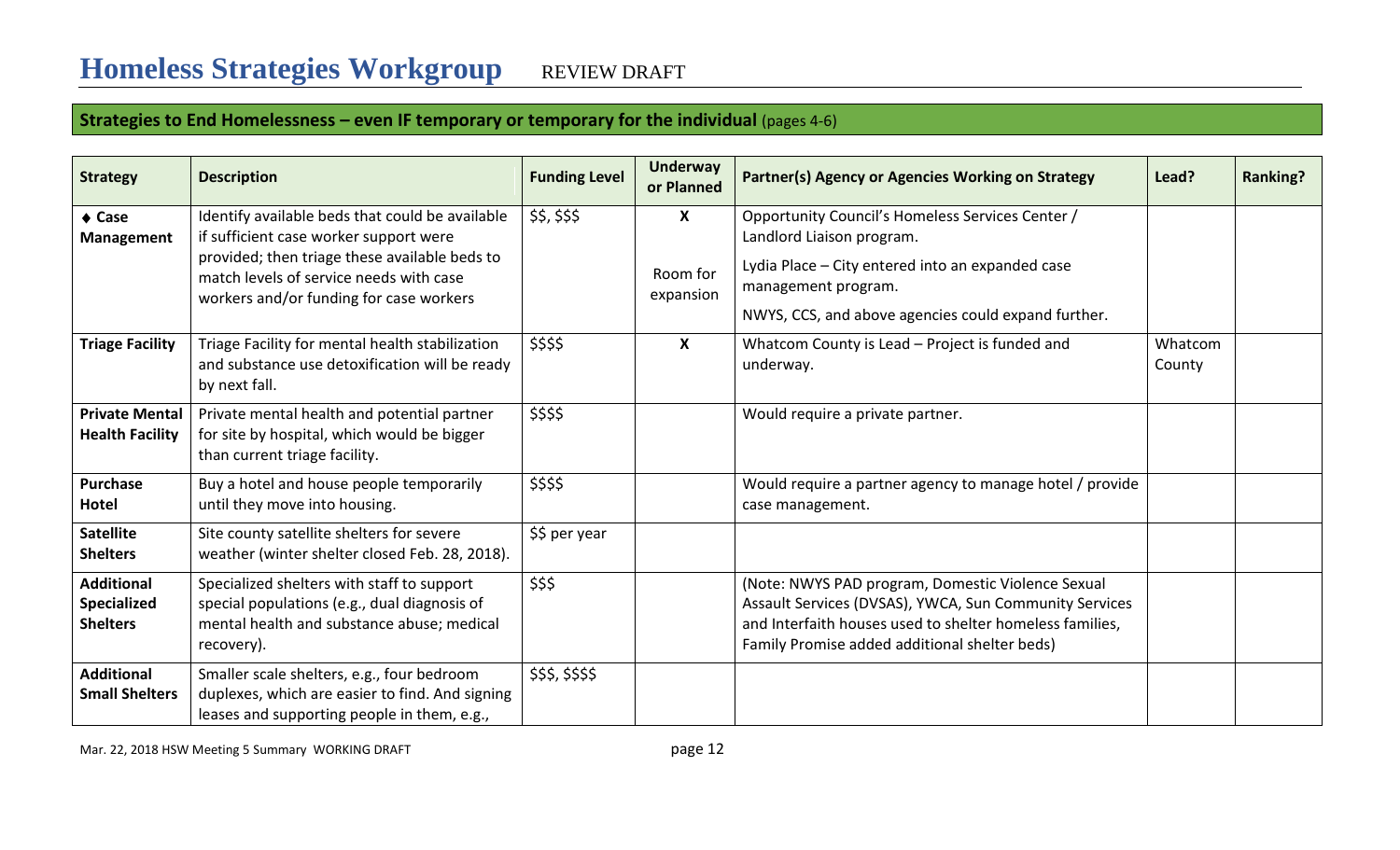| <b>Strategy</b>                                 | <b>Description</b>                                                                                                                          | <b>Funding Level</b> | <b>Underway</b><br>or Planned | Partner(s) Agency or Agencies Working on Strategy                                                                                                                                                                                                   | Lead? | <b>Ranking?</b> |
|-------------------------------------------------|---------------------------------------------------------------------------------------------------------------------------------------------|----------------------|-------------------------------|-----------------------------------------------------------------------------------------------------------------------------------------------------------------------------------------------------------------------------------------------------|-------|-----------------|
|                                                 | like the NWYS approach that uses a master<br>lease.                                                                                         |                      |                               |                                                                                                                                                                                                                                                     |       |                 |
| <b>Drug Court</b><br>housing                    | Speed up Drug Court housing.                                                                                                                |                      | $\boldsymbol{X}$              |                                                                                                                                                                                                                                                     |       |                 |
| <b>Mental Health</b><br><b>Court housing</b>    | Create Mental Health Court housing                                                                                                          |                      |                               |                                                                                                                                                                                                                                                     |       |                 |
| ♦ Rental<br><b>Assistance</b>                   | Expand resources for rental assistance<br>vouchers                                                                                          |                      | $\boldsymbol{X}$              |                                                                                                                                                                                                                                                     |       |                 |
| Landlord<br>Liaison                             | Find willing landowners who can be matched<br>with houseless person to offer appropriate<br>shelter<br>within zoning that currently exists. |                      |                               | (Note: Landlord Liaison program is operational, works<br>with landlords who have existing units. Both the City and<br>County are funding this position through the OC. BHA also<br>has a similar position specific to their voucher programs.)      |       |                 |
| * Landlord<br><b>Incentives</b>                 | Landlord incentives can help to get people<br>into housing more quickly.                                                                    |                      | $\boldsymbol{\mathsf{x}}$     | Opportunity Council (OC) will convene a small group of<br>local experts to examine the feasibility of using existing<br>programs for this recommendation                                                                                            |       |                 |
| ◆ Supportive<br><b>Shared</b><br><b>Housing</b> | Optimize current market rental with shared<br>housing strategies (use HUD resources we<br>already have.                                     |                      |                               | This is similar to the "Additional Smaller Shelters" item<br>above - a strategy in which nonprofits would operate<br>small group-style homes with supports, and fewer rental<br>assistance resources needed (with lower cost of shared<br>housing). |       |                 |
| <b>Tiny Homes</b>                               | Per Whatcom County Council 2018 action                                                                                                      |                      |                               |                                                                                                                                                                                                                                                     |       |                 |
| Re-entry                                        | Expansion of re-entry options (e.g., Dept. of<br>Corrections half-way house, sober houses)                                                  |                      |                               |                                                                                                                                                                                                                                                     |       |                 |

Mar. 22, 2018 HSW Meeting 5 Summary WORKING DRAFT **page 13** page 13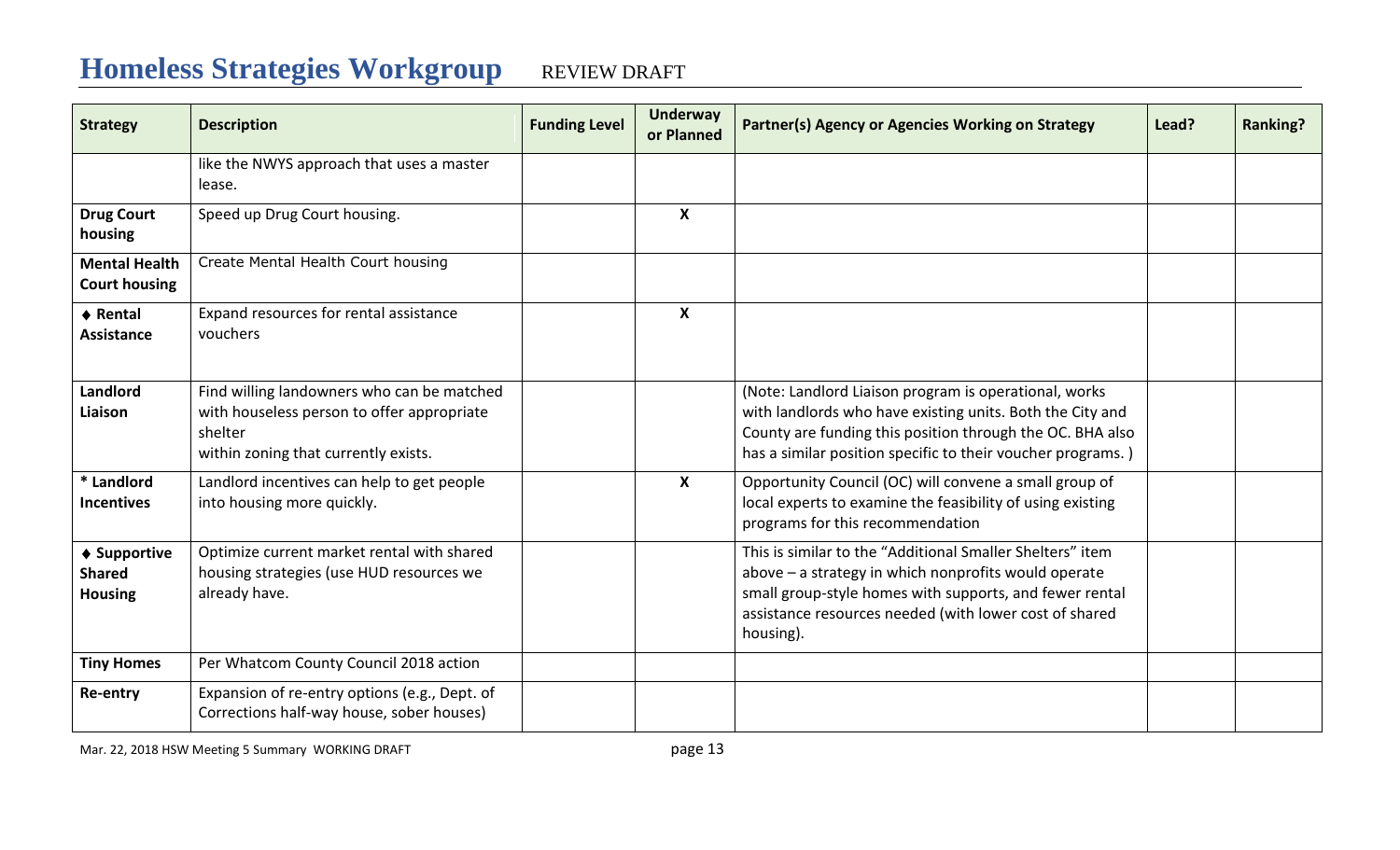| <b>Strategy</b>                         | <b>Description</b>                                                                                                                                                                                      | <b>Funding Level</b> | <b>Underway</b><br>or Planned | Partner(s) Agency or Agencies Working on Strategy                                                                                                                                                                                                                                                                                | Lead? | <b>Ranking?</b> |
|-----------------------------------------|---------------------------------------------------------------------------------------------------------------------------------------------------------------------------------------------------------|----------------------|-------------------------------|----------------------------------------------------------------------------------------------------------------------------------------------------------------------------------------------------------------------------------------------------------------------------------------------------------------------------------|-------|-----------------|
| <b>Smaller</b><br>shelters              | Expand number of "family home shelters" for<br>a smaller scale and less intense setting than a<br>200 bed shelter setting.                                                                              |                      |                               |                                                                                                                                                                                                                                                                                                                                  |       |                 |
|                                         | The Strategies listed below were not suggested by the HSW, but were prioritized by the City's Community Solutions Workgroup.                                                                            |                      |                               |                                                                                                                                                                                                                                                                                                                                  |       |                 |
| * Community<br>Liaison/Health<br>Worker | Develop a community liaison or trained peer<br>health worker program to help keep people in<br>housing and integrate within the broader<br>community                                                    |                      | X                             | Chuckanut Health Foundation and PeaceHealth have<br>funded the Whatcom Alliance for Health Advancement to<br>explore and establish a Community Health Worker model                                                                                                                                                               |       |                 |
| * Social<br>inclusion                   | Coordinate among services and programs to<br>promote social inclusion and community<br>building among formerly homeless population                                                                      |                      | X                             | LMM started Street Connect early intervention<br>relationship program in Feb 2018. Starting mentorship<br>aftercare program in fall 2018.                                                                                                                                                                                        |       |                 |
| ♦ Light-touch<br>case<br>management     | Light-touch case management services<br>available for those with lower vulnerability,<br>more social/job skills to get them on their feet<br>and housed quickly                                         |                      | $\mathsf{X}$                  | Opportunity Council pursued and received a capacity<br>building foundation grant to pay for 0.5 FTE of light touch<br>services.<br>The City is considering additional funding for light touch<br>services (not necessarily with the OC.                                                                                          |       |                 |
| * Supported<br>employment<br>programs   | Assess existing workforce development<br>programs, cultivate relationships with employer<br>and/or develop linkages among programs to<br>better serve clients who are homeless and<br>formerly homeless |                      |                               | Opportunity Council is in the process of two related<br>initiatives:<br>1. Expanding employment services in a new dedicated<br>space at 625 Cornwall Ave.<br>2. Exploring the feasibility of adding a new Supported<br>Employment program as part of the WA State Health Care<br>Authority's Medicaid Transformation initiative. |       |                 |
| * Insurance                             | Create an insurance or damage mitigation fund<br>to minimize the risks to landlords renting to                                                                                                          |                      |                               | Opportunity Council is investigating the feasibility of<br>establishing such a fund in Bellingham, and will draft a set                                                                                                                                                                                                          |       |                 |

Mar. 22, 2018 HSW Meeting 5 Summary WORKING DRAFT **page 14**